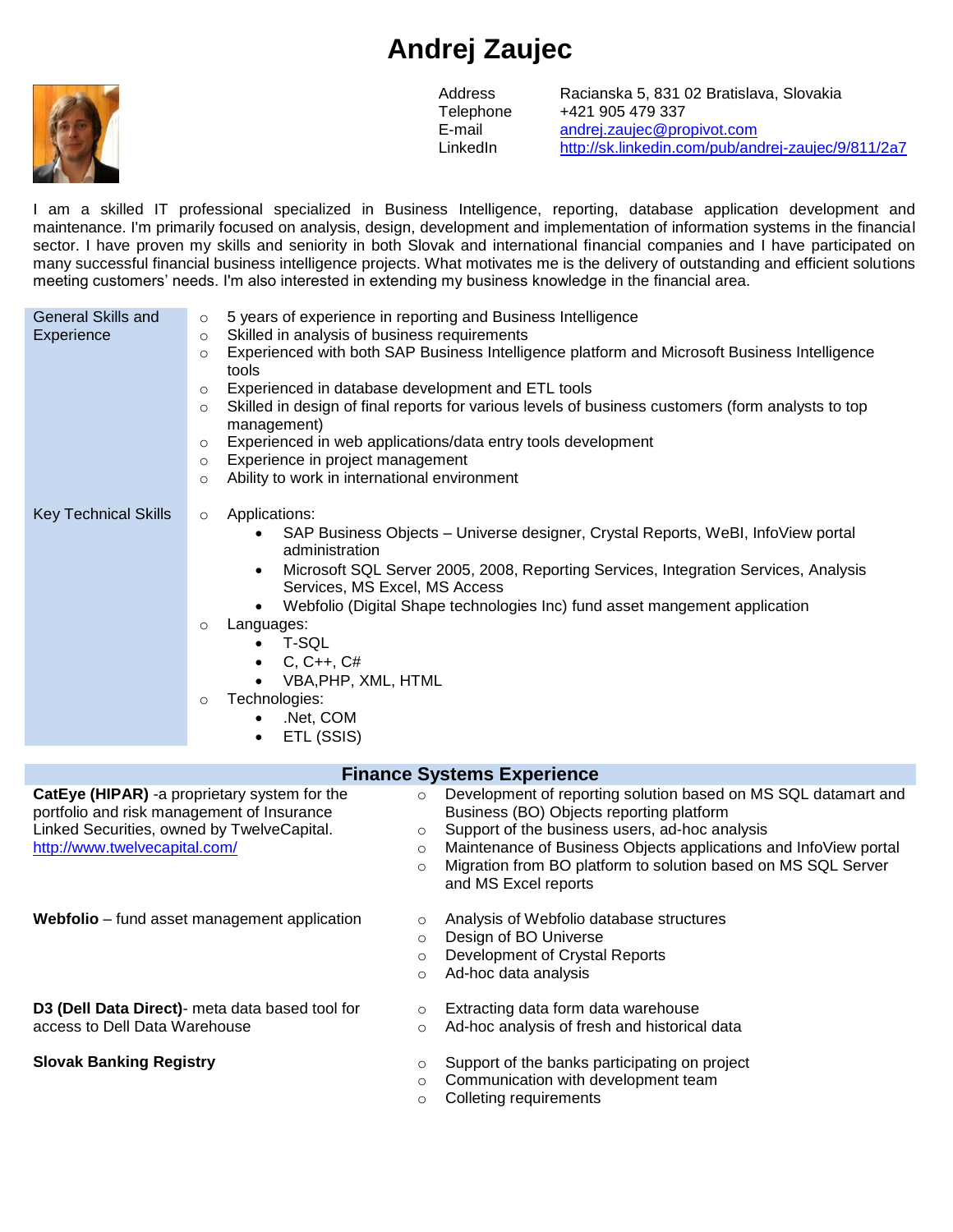| <b>Work experience</b>                         |                                                                                                                                                                                                                                                                                                                                                                                                                                                                                                                                                                                                                                                                                                                                                                                                                  |  |  |  |
|------------------------------------------------|------------------------------------------------------------------------------------------------------------------------------------------------------------------------------------------------------------------------------------------------------------------------------------------------------------------------------------------------------------------------------------------------------------------------------------------------------------------------------------------------------------------------------------------------------------------------------------------------------------------------------------------------------------------------------------------------------------------------------------------------------------------------------------------------------------------|--|--|--|
| ProPivot s.r.o.                                | The Company was founded in 2010 to support and maintain information<br>systems developed within Horizon21 a.g. (Switzerland) and to become<br>dynamic and innovative information systems developer on European<br>market                                                                                                                                                                                                                                                                                                                                                                                                                                                                                                                                                                                         |  |  |  |
| Position held<br>October 2010 - to date        | <b>Managing partner</b>                                                                                                                                                                                                                                                                                                                                                                                                                                                                                                                                                                                                                                                                                                                                                                                          |  |  |  |
| Main activities and responsibilities           | Project management, planning and development                                                                                                                                                                                                                                                                                                                                                                                                                                                                                                                                                                                                                                                                                                                                                                     |  |  |  |
|                                                | Migration of HIPAR application from Business Objects platform<br>$\circ$<br>to MS SQL Server 2008 based datamart<br>Development of MS Excel based ILS reporting.<br>$\circ$<br>Automated production of Excel reports using MS Integration<br>$\circ$<br>services SSIS packages (data-push from datamart into Excel<br>templates).<br>Maintenance of web-based data entry tool<br>$\circ$                                                                                                                                                                                                                                                                                                                                                                                                                         |  |  |  |
| Horizon21 Slovakia s.r.o.                      | Alternative investments, wealth management                                                                                                                                                                                                                                                                                                                                                                                                                                                                                                                                                                                                                                                                                                                                                                       |  |  |  |
| Position held<br>January 2009 - September 2010 | <b>Reporting manager</b>                                                                                                                                                                                                                                                                                                                                                                                                                                                                                                                                                                                                                                                                                                                                                                                         |  |  |  |
| Main activities and responsibilities           | HIPAR application project – Development of unique integrated<br>platform for portfolio and risk management in area of Insurance Linked<br>Securities (ILS)                                                                                                                                                                                                                                                                                                                                                                                                                                                                                                                                                                                                                                                       |  |  |  |
|                                                | Analysis of ILS financial models and instruments (cat-bonds,<br>$\circ$<br>swaps, forwards, life/non-life insurance bonds)<br>Collecting requirements and writing specifications for ILS<br>$\circ$<br>instrument's web-based data-entry tool, developed by 3dr party<br>(Intuitive Collaboration a.g.)<br>Design and development of datamart database containing ILS<br>$\circ$<br>financial models and all logic for portfolio and risk management<br>(MS SQL Server 2005 - T-SQL, SSIS packages)<br>Design and development of Business Objects (BO) universe for<br>$\circ$<br>automated reporting based on datamart database (T-SQL)<br>Development of portfolio management and risk management<br>$\circ$<br>reports on BO Crystal reports platform<br>Business user support and ad-hoc analysis<br>$\circ$ |  |  |  |
| October 2008 - September 2010                  | Crystaliaze project -Development of comprehensive set of BO Crystal<br>reports for Alternative Investment department                                                                                                                                                                                                                                                                                                                                                                                                                                                                                                                                                                                                                                                                                             |  |  |  |
|                                                | Analysis of requirements and available data from Webfolio (MS<br>$\circ$<br>SQL Server 2005 based fund asset portfolio management<br>platform by Digital Shape Technologies Inc.)<br>Design and development of stored procedures and functions<br>$\circ$<br>supporting BO universe (SQL Server 2005, T-SQL)<br>Design and development BO universe reflecting Webfolio data<br>$\circ$<br>structures<br>Development and testing of BO Crystal reports for Alternative<br>$\circ$<br>Investments<br><b>Maintenance of SAP Business applications</b><br><b>Business Objects XI</b><br>$\circ$<br><b>BO Universe Designer</b><br>$\circ$                                                                                                                                                                            |  |  |  |
|                                                | <b>Crystal Reports</b><br>$\circ$                                                                                                                                                                                                                                                                                                                                                                                                                                                                                                                                                                                                                                                                                                                                                                                |  |  |  |

o InfoView portal administration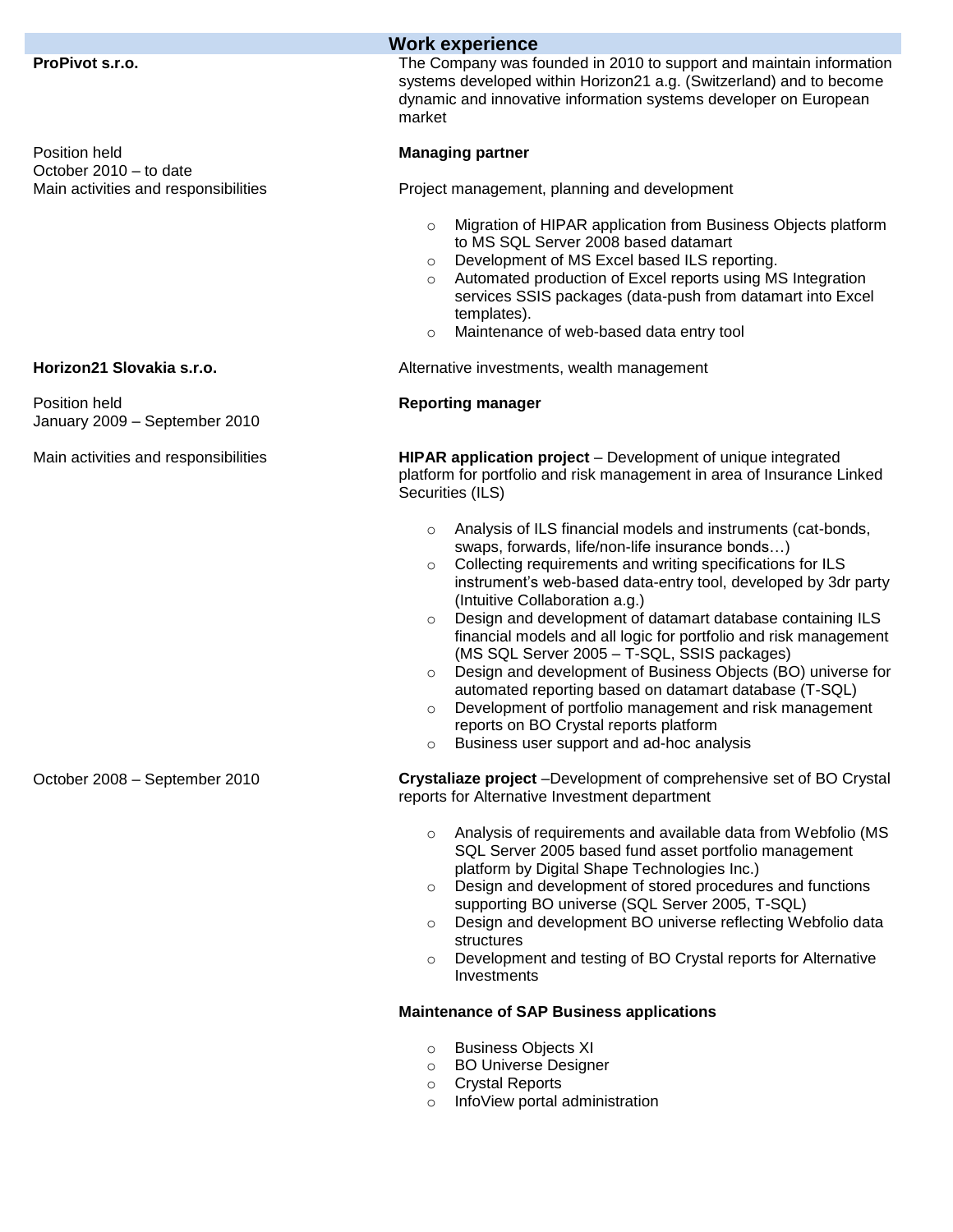|  | <b>DELL Computers Inc.</b> |  |
|--|----------------------------|--|
|--|----------------------------|--|

| Position held<br>September 2007 - September 2008 | <b>Finance Reporting analyst / developer</b>                                                                                                                                                                                                                                                                                                                                                                                                                                                                                                                                                                                                                                                    |  |
|--------------------------------------------------|-------------------------------------------------------------------------------------------------------------------------------------------------------------------------------------------------------------------------------------------------------------------------------------------------------------------------------------------------------------------------------------------------------------------------------------------------------------------------------------------------------------------------------------------------------------------------------------------------------------------------------------------------------------------------------------------------|--|
|                                                  | LESC project - design and development of EMEA wide tool for<br>calculation of compensations and salaries for EMEA commercial sales<br>agents                                                                                                                                                                                                                                                                                                                                                                                                                                                                                                                                                    |  |
|                                                  | Analysis of sales agent's compensation models in EMEA<br>$\circ$<br>countries<br>Participation in EMEA team for standardization of<br>$\circ$<br>compensation models and policies<br>Design of backend SQL database (MS SQL 2000) and design<br>$\circ$<br>of the Web-interfaces<br>Development of the backend SQL database and participation<br>$\circ$<br>on development of Web-interfaces (T-SQL, C#)<br>Leading the user acceptance testing<br>$\circ$<br>Transition to DELL IT in order to deploy LESC as EMEA<br>$\circ$<br>standard, IT supported tool for sales compensation calculations<br>Consolidation of financial sales reporting to be aligned with<br>$\circ$<br>LESC's outputs |  |
| May 2007 - August 2007                           | Participation on new Dell data warehouse data quality testing<br>(world wide project)<br>participation on user acceptance testing for Dell WW IT<br>$\circ$<br>analysis of Datamart's financial data quality<br>$\circ$<br>testing of the WeBI business intelligence tool (Business<br>Objects) as presentation layer of new data warehouse3                                                                                                                                                                                                                                                                                                                                                    |  |
| December 2006 - April 2007                       | <b>Quote Reporting project</b><br>Development of end to end reporting solution of Quotas (Sales<br>$\circ$<br>Offers for commercial segment) for DELL EMEA<br>Analysis of requirements and available data sources for Quotas<br>$\circ$<br>reporting<br>Design and development of the SQL reporting database (MS<br>$\circ$<br>SQL 2000, T-Sql)<br>Design and development of Excel/Access reports based on<br>$\circ$<br>customer's requirements (VBA)<br>Maintenance of the reporting database, production of daily<br>reports and communication with customers                                                                                                                                |  |
| September 2006 - April 2007                      | <b>SnP reporting (software &amp; peripherals)</b><br>Financial reporting for DELL EMEA Software and Peripherals<br>$\circ$<br>finance community<br>Development and maintenance of Excel reports and<br>$\circ$<br>automation of existing reports (pivots, VB scripts)<br>Communication with report customers EMEA wide<br>$\circ$<br>Ad-hoc analysis of SnP market based on available data<br>$\circ$                                                                                                                                                                                                                                                                                           |  |

**Computer design and manufacturing**